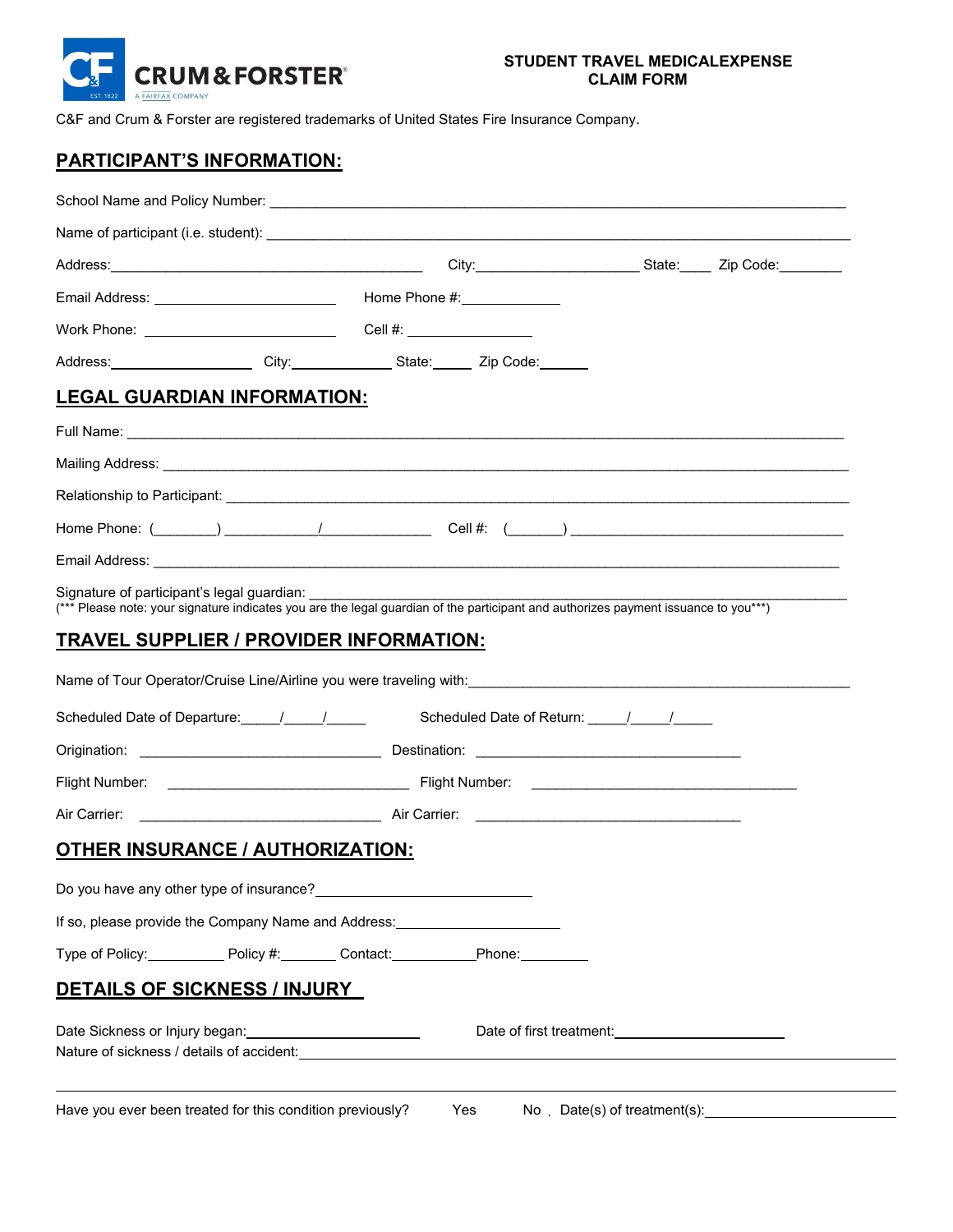Name, address and phone number of treating physician(s):

| (1) Physician's Name: | Phone: |
|-----------------------|--------|
| Address:              |        |
| (2) Physician's Name: | Phone: |
| Address:              |        |

**NEW YORK FRAUD WARNING:** Any person who knowingly and with intent to defraud any insurance company or other person files an application for insurance or statement of claim containing any materially false information, or conceals for the purpose of misleading, information concerning any fact material thereto, commits a fraudulent insurance act, which is a crime, and shall also be subject to a civil penalty not to exceed five thousand dollars and the stated value of the claim for each such violation.

**AUTHORIZATION**: I hereby authorize Crum & Forster, United States Fire Insurance Company or its representative, to inspect or secure copies of case history records or any other data necessary to determine eligibility of benefits. I also authorize Crum & Forster, United States Fire Insurance Company or its representative to release and share claim information including that which may be used in the identification and prevention of potential fraudulent activity to any insurance organization, fraud information clearinghouses, designated service providers and business associates assisting in the processing of this claim. A photostatic copy or facsimile of this authorization shall be deemed as effective and valid as the original. This authorization is valid for twelve (12) months from date of signature. **I HAVE REVIEWED AND ACKNOWLEDGE THE ATTACHED FRAUD WARNING.**

## **SIGNATURE OF INSURED DATE**

#### **CLAIM DOCUMENTATION REQUIREMENTS:**

Depending upon the circumstance involved in the loss, one or more of the following items may be required to complete the processing of your claim. Please place a check by those items you have attached. We recommend you keep copies of any items submitted with this claim.

Copies of itemized bills and/or statement from medical providers for services rendered in connection with your claim. These bills and/or statements must include the date of service, the service rendered, the charge for each service, and the diagnosis

If you have other insurance, we need the final disposition from the primary insurer listing payment or denial of your claim with them (Explanation of Benefit or "EOB").

Copies of the front and back of your cancelled checks and/or your credit card statements showing your payments for the trip; and a copy of your trip invoice.

Airline Ticket Stub/Receipt (if applicable)

Copies of your credit card statements and/or cancelled checks showing your payment for the medical service submitted

If medical expenses were incurred abroad, attach copies of your passport pages which identify you as the traveler and document your entrance into and exit from the country or countries where medical services were received

Other (please describe):

Please advise if you wish to be contacted via e-mail or regular mail

#### **PLEASE COMPLETE THIS FORM IN FULL AND RETURN TO:**

Attention: Co-ordinated Benefit Plans, LLC On Behalf of United States Fire Insurance Company P.O. Box 26222 Tampa, FL 33623 OR Email to: team1@cbpinsure.com Customer Care: 866-224-4594